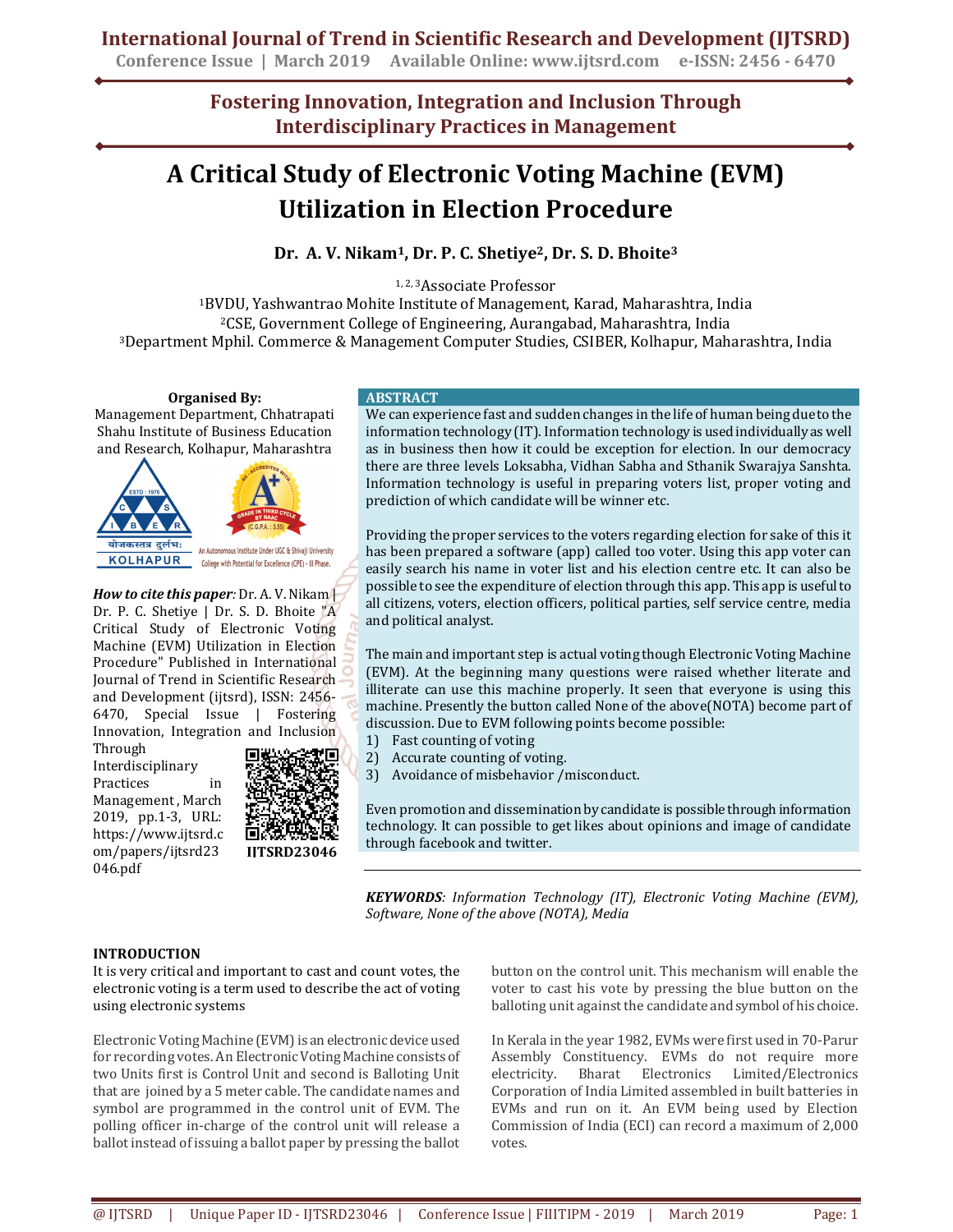# International Journal of Trend in Scientific Research and Development (IJTSRD) @ www.ijtsrd.com eISSN: 2456-6470

Developed countries like America, Jermany, France etc are mostly use electronic voting machines to count the votes during the general elections. However, with these electronic voting machines there are several controversies are associated. Previously, vote counting was done by paper ballot but with the advancement in technology, electronic voting machines came into the picture.

### **Objectives of the paper**

The main objectives of the paper are as under:

- 1. To find merits and demerits of the Electronic voting machine utilization in election procedure.
- 2. To suggest an algorithm to improve overall procedure of election using electronic voting machine. There are several merits and demerits associated with the Electronic voting machines.

#### **Merits of electronic voting machines**

- 1. There are no external communication paths hence it is difficult for the hackers to hack the machine and tamper the count numbers, in most of the advanced version of electronic voting machines.
- 2. Electronic voting machines with touch base screen are proven to be advantageous for the physically challenged people. In a paper ballot, these physically challenged people were not able to cast their votes in private. However, with the new EVM in place, even handicapped people can use their right to vote in private.
- 3. Electronic voting machines are cost effective and economical. In the paper ballot, the amount of raw material used is higher. It directly impacts the  $n$ environment as paper ballot uses papers to cast votes. However, the cost associated with holding elections with EVMs is considered to be negligible. arc
- 4. One of the advantages of the electronic voting machine <sub>100</sub>7. Fake display units could be installed in the electronic is to save the time. EVM machines can cast and count the votes within very less time. 24.56
- 5. Bogus voting can be avoided through electronic voting machines hence are quite effective against the bogus votes. Electronic voting machines are programmed to capture a maximum of five votes in a minute, due to which a single vote cannot cast fake votes. In advanced electronic voting machines, a sound of beep comes after one casts their vote which lets the officer on duty know that the vote has been cast by an individual.
- 6. Electronic voting machines are designed in a way that they keep a track of number and details of votes recorded. The election commission can even save the data for a longer period of time which might be helpful for referencing in future.
- 7. Electronic voting machines are easier to carry and transport from one place to another without any hassle. One single machine can record several votes captured through that machine.

Few electronic voting machines also come with a voice support to assist the visually impaired voter. In such cases, the visually challenged person can cast their vote without any problem.

8. One can see all the symbols and names in electronic voting machines of the candidates together which makes it easier for the voter to choose among the many and cast their votes.

#### **Demerits of electronic voting machines**

Along with the advantages, electronic voting machines are also famous for its misuse. There have been cases when people have accused a particular part of EVM tampering.

- 1. With recent elections in the United States, many software programmers have claimed that the electronic voting machines are vulnerable to malicious programming and if it gets affected then any hacker can hack the machine and can tamper the vote counts easily.
- 2. The touch base screen is not efficient enough to capture the vote accurately for many physically challenged people as they have complained that. Therefore sometimes it leads to the voter ending up voting for someone else unintentionally.
- 3. Although it takes the time to count votes that were captured using paper ballot but people fully trust the process as high technology are also vulnerable to hackers attack.
- 4. The electronic voting machines which were used during the elections are susceptible to damage which will result in loss of data. Therefore biggest change with technology is that no matter how much data it records but a single virus can destroy the entire data storage.
- 5. The highly humid area and those areas which receive frequent rainfall are not suitable for casting votes using electronic voting machines. As machines are prone to damage due to high humidity level thus usage of electronic voting machines are not advisable in such areas.
- 6. Most of the electronic voting machines used in the country were foreign manufactured, which means the secret codes that control the electronic voting machines are in foreign hands and they can be used to influence the election results.
	- voting machines which would show manipulated numbers but originally fake votes could be generated from the back end. This process does not need any hacker to hack the software. Such fake display units are easily available in the market.
- 8. Most of the electronic voting machines used in the country do not have any mechanism by which the voter can verify their identity before casting the vote due to which fake voters can cast numerous fake votes.
- 9. The electronic voting machines also do not generate a slip confirm the candidate one voted post pressing the button. In these cases, it is very easy for a criminal or a hacker to manipulate the votes. If the machines would generate such slips, then people could verify if the number of votes captured via EVMs was in line with the details on slips received by the voter.
- 10.Tampering of electronic voting machines can be possible during its manufacturing and in such cases, it does not even require any hacker or malware to manipulate the actual voting.

Now going through the merits and demerits one can decide whether electronic voting machines are useful or not.

## **Researcher has suggested an algorithm for conducting the proper voting as under:**

1. Regular survey should be done properly so as register new voters those who have completed 18 years of age.